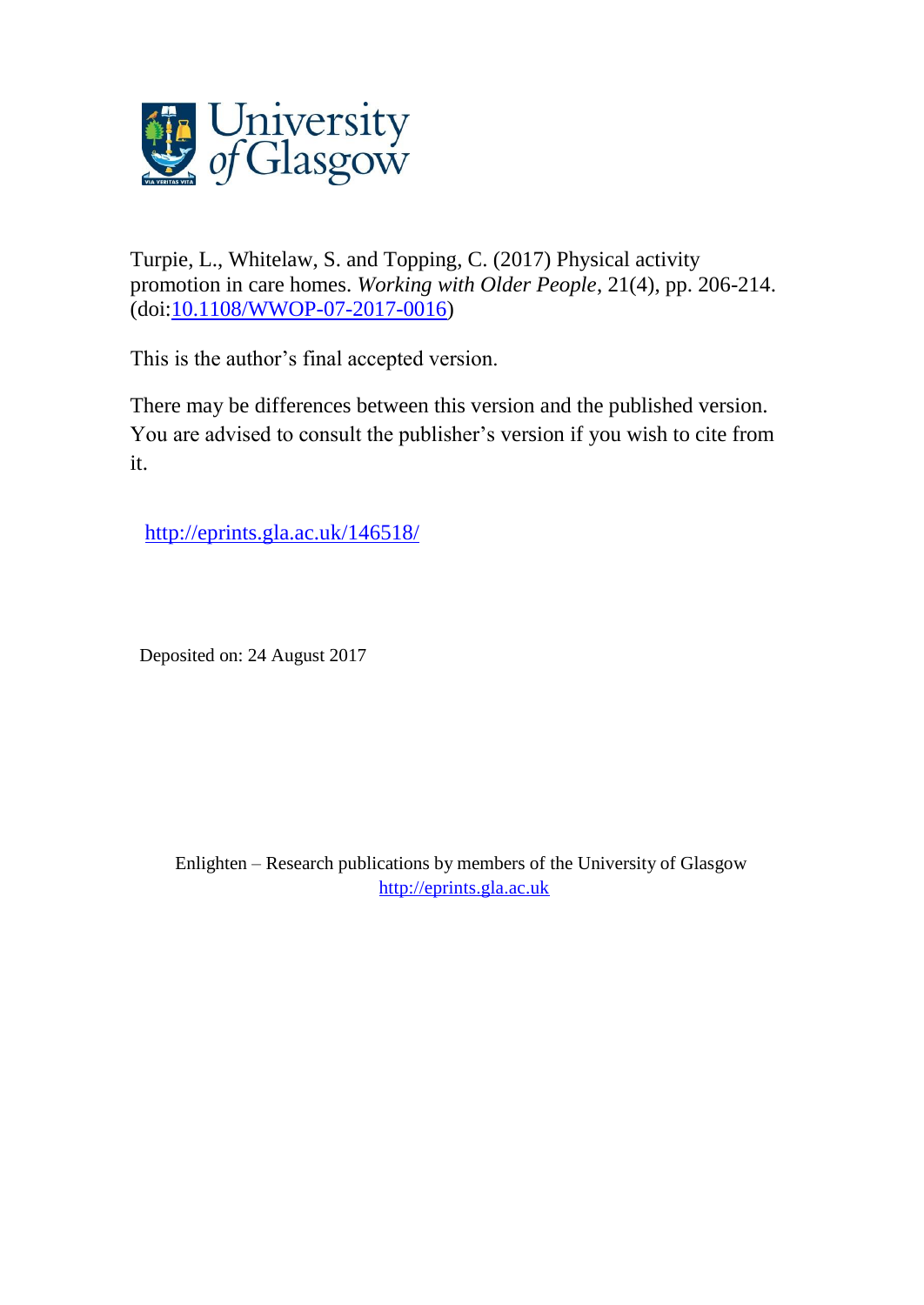

Working with Older People

# **Physical activity promotion in care homes**

|                                   | Journal:   Working with Older People                                                   |
|-----------------------------------|----------------------------------------------------------------------------------------|
| Manuscript ID   Draft             |                                                                                        |
| Manuscript Type:   Research Paper |                                                                                        |
|                                   | Keywords:   ageing well, care homes, exercise, sustainability, total place, well-being |
|                                   |                                                                                        |

**SCHOLARONE™** Manuscripts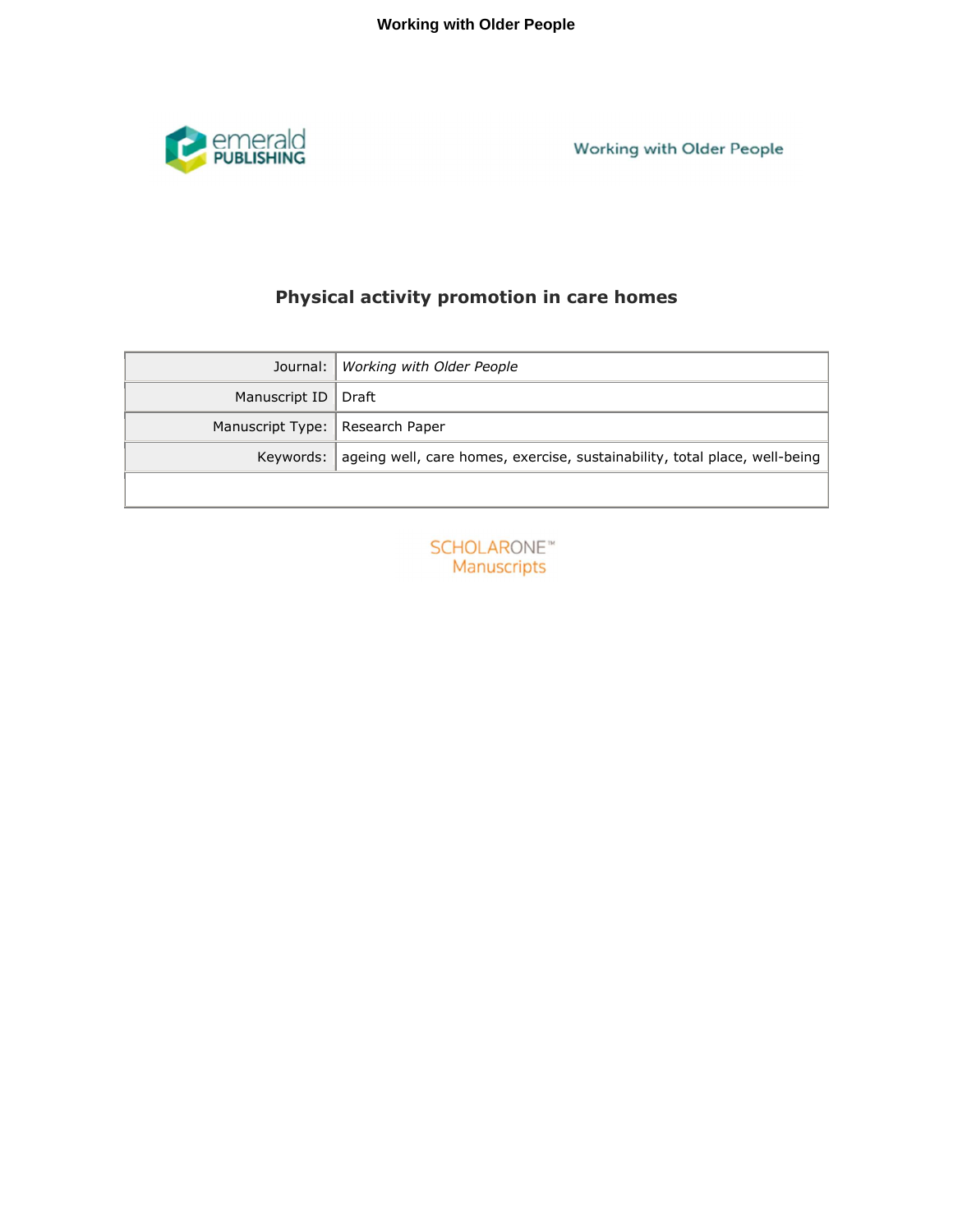## **Physical activity promotion in care homes:**

## **insights from an implementation study**

## **Abstract**

**Purpose –** *The purpose of this paper is to report on the implementation of a physical activity scheme – Let's Motivate - within private care homes in Dumfries and Galloway; aiming to provide an insight into the different factors which might contribute to its success and further sustainability.* 

**Design/methodology/approach –** *A qualitative study is described in which one-to-one semistructured interviews were carried out with eight key staff involved in implementing the project within two purposively sampled care homes; in order to explore their views and experiences of implementation.* 

**Findings –** *The paper provides an insight into the different factors which stand to both promote and impede the successful implementation of Let's Motivate, within the two care homes involved.* 

**Originality/value –** *This paper explores a new and innovative physical activity initiative in care homes in Dumfries and Galloway. Studies exploring the factors which can both promote and impede implementation are important as they can help to usefully inform the implementation and sustainability of initiatives.* 

**Keywords** *Physical activity, Older people, Care homes, Implementation* 

**Paper type** *Case Study*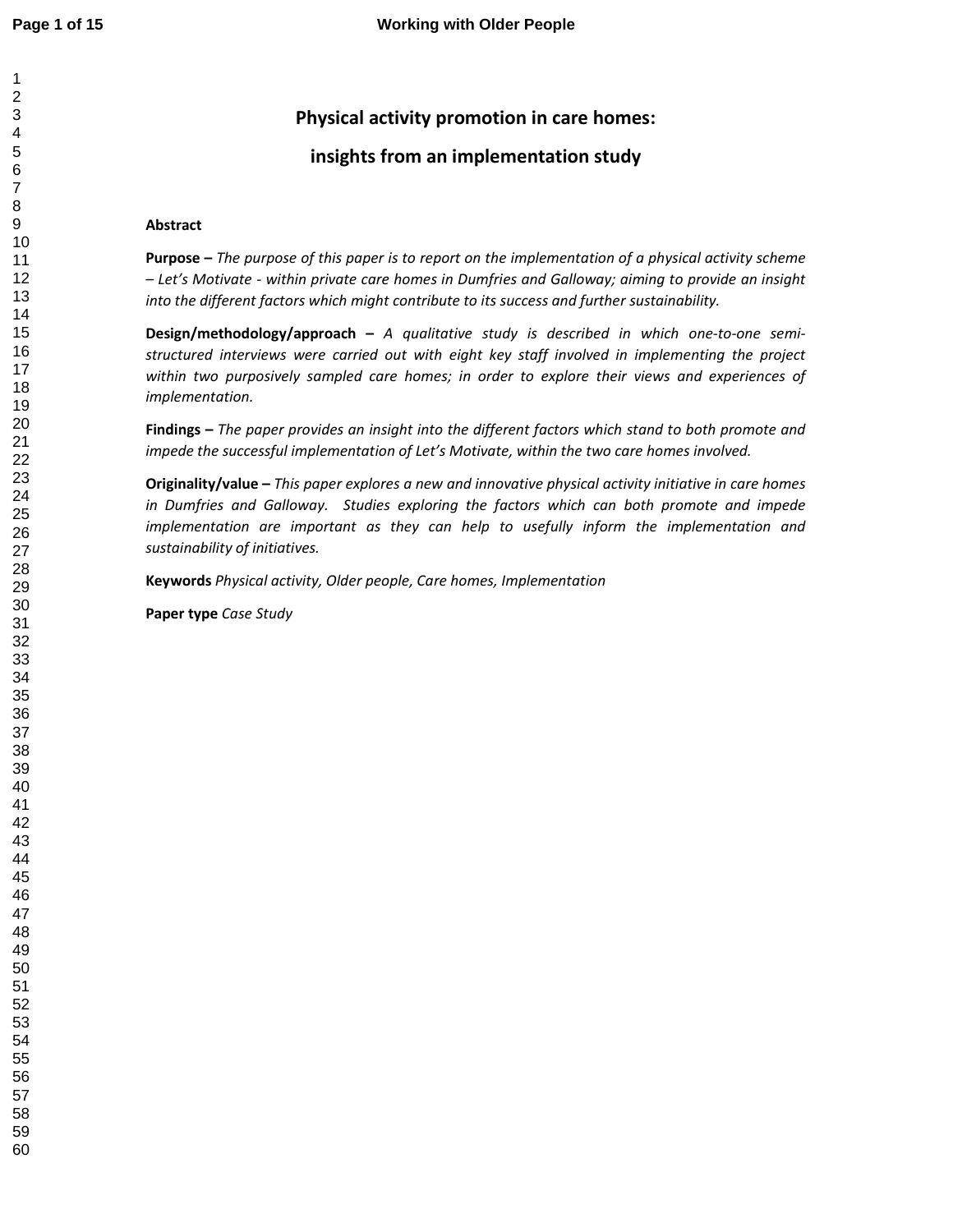#### **Introduction**

Increase in age is typically associated with a rise in incidence and associated risks associated with a range of complex and multiple conditions (DoH, 2011). Such conditions result in some older adults becoming unable to fulfil everyday tasks which contribute to daily living. This results in a demand for input from different care services such as care homes [CHs] (Scottish Government, 2010). CHs offer a setting in which resident's needs can be met by trained staff (CQC, 2016; WHO, 2015).

A growing evidence base has linked regular physical activity (PA) to an array of positive health outcomes (DoH, 2011). PA is seen to play an important role in variously promoting health, wellbeing, independence and 'quality of life' of older adults (Chen, 2009). In spite of this, PA levels among older adults remain relatively low (Benjamin *et al.*, 2009; BHF National Centre for PA and Health, 2014); with this particularly so amongst CH residents (Barber *et al.*, 2015; Benjamin *et al.*, 2011).

Traditionally, CHs are considered to have a tradition of providing residents with organised group exercise activities (Harris *et al.*, 2008). However, such activities have been criticised for being 'repetitive' and lacking in meaning for older adults (Gibson & Singleton, 2012). The aged-care setting is now faced with a further challenge: to promote and increase PA throughout the entirety of a resident's day, making it an integral part of daily life, rather than just a planned and structured event (Macintosh & Laventure, 2014). Recent developments [for example, the "Care […] about physical activity" resource pack (Care Inspectorate, 2014)] has further raised the importance of achieving regular PA within CHs.

Previous work by Macintosh & Laventure (2014) considered this new approach and highlighted the challenges that exist within CHs as an organisational 'setting' (Dooris, 2009) and how PA might successfully be promoted. Building on this work, this paper describes an evaluative case study of a practical initiative in Dumfries and Galloway (D&G), Scotland that attempted to achieve such aims.

This study investigated the experiences of key staff involved in implementing a PA training intervention - *Let's Motivate* (LM) - within two private CHs in D&G. In the context of recent work (Nilsen, 2015) there is also a growing formal interest in specifically exploring initiative implementation and associated processes – as opposed to simply looking at outcomes. Implementation into a 'setting' with existing structural and cultural features and set practices is recognised as a complex process involving multiple actions, including, policy development, patient/client health promotion programmes, staff health, training and development and research and evaluation (Whitelaw *et al.*, 2001). This research aimed to provide an insight into some of these elements – attempting to tease out the factors that might define the successful implementation of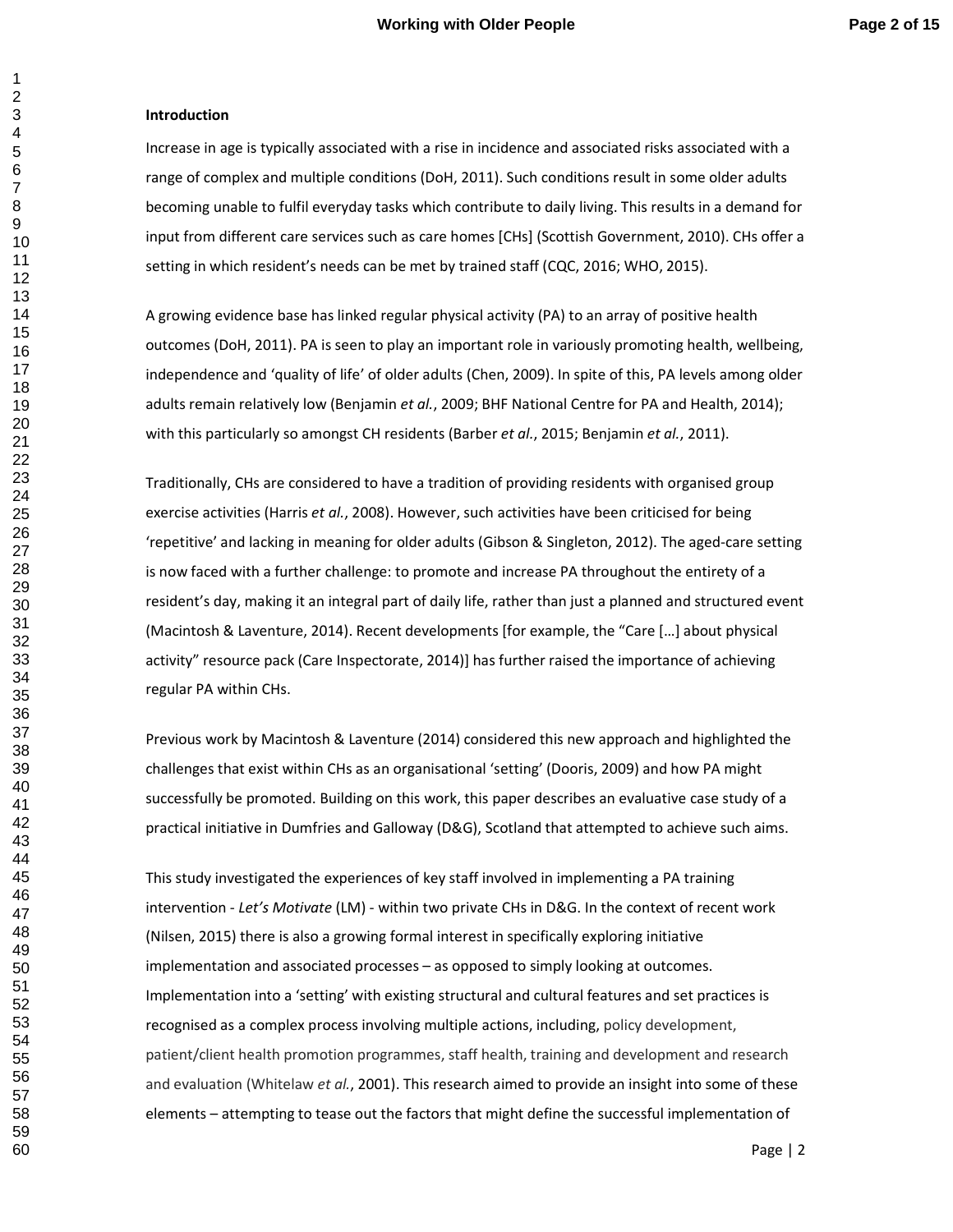the LM scheme, recognise possible barriers and ultimately understand how these might influence the project's longer term sustainability.

#### **Let's Motivate Project**

LM is a local government led initiative within D&G that aims to improve the health, wellbeing and quality of life of older adults in CHs by developing opportunities for them to be more physically active. The main aims of the project are to increase levels of PA, decrease levels of sedentary behaviour while enhancing strength/balance, mental and social wellbeing outcomes (D&G Council, 2017).

In relation to the recent emergence of the application of a formal 'settings approach' to a wider range of possibilities (Whitelaw *et al.*, 2016), this innovative initiative aspires to transform the very nature of the care home 'setting', making it more conducive to PA. LM therefore recognises CH staff as a key resource in fulfilling increases in PA levels and the project looks to unlock this potential; providing a free and simple training workshop to CH staff giving them "the basic knowledge; confidence and competence to deliver activities that are fun, inclusive and safe" within their own setting" (D&G Council, 2017). The training is ultimately aimed at inspiring staff to get residents to move more often - stimulating discussion about how PA can be adapted within the setting and providing an element of variety through the practical demonstration of different games and activities. The project further provides a resource pack to support the delivery of the training; and access to free equipment through a region wide loan scheme.

The activities used within LM are simple and undemanding and have been chosen to encourage resident's confidence and independence, supporting them to carry out activities of daily life for themselves (D&G Council, 2017). This 'active living' approach with a goal of building PA into the everyday life of residents has previously been identified as a key factor to successfully promoting PA throughout this sector (Macintosh & Laventure, 2014).

Currently, 44% of the region's CHs are involved in the initiative and after receiving a substantial funding bid from the Commonwealth Games' Legacy 2014 PA Fund, this 'good practice model' is now being extended to all CHs throughout the region (D&G Council, 2017). As a requirement of receiving the grant, the project must provide an evaluation and evidence base for LM to determine its effectiveness and inform on whether the programme offers scale up potential beyond D&G.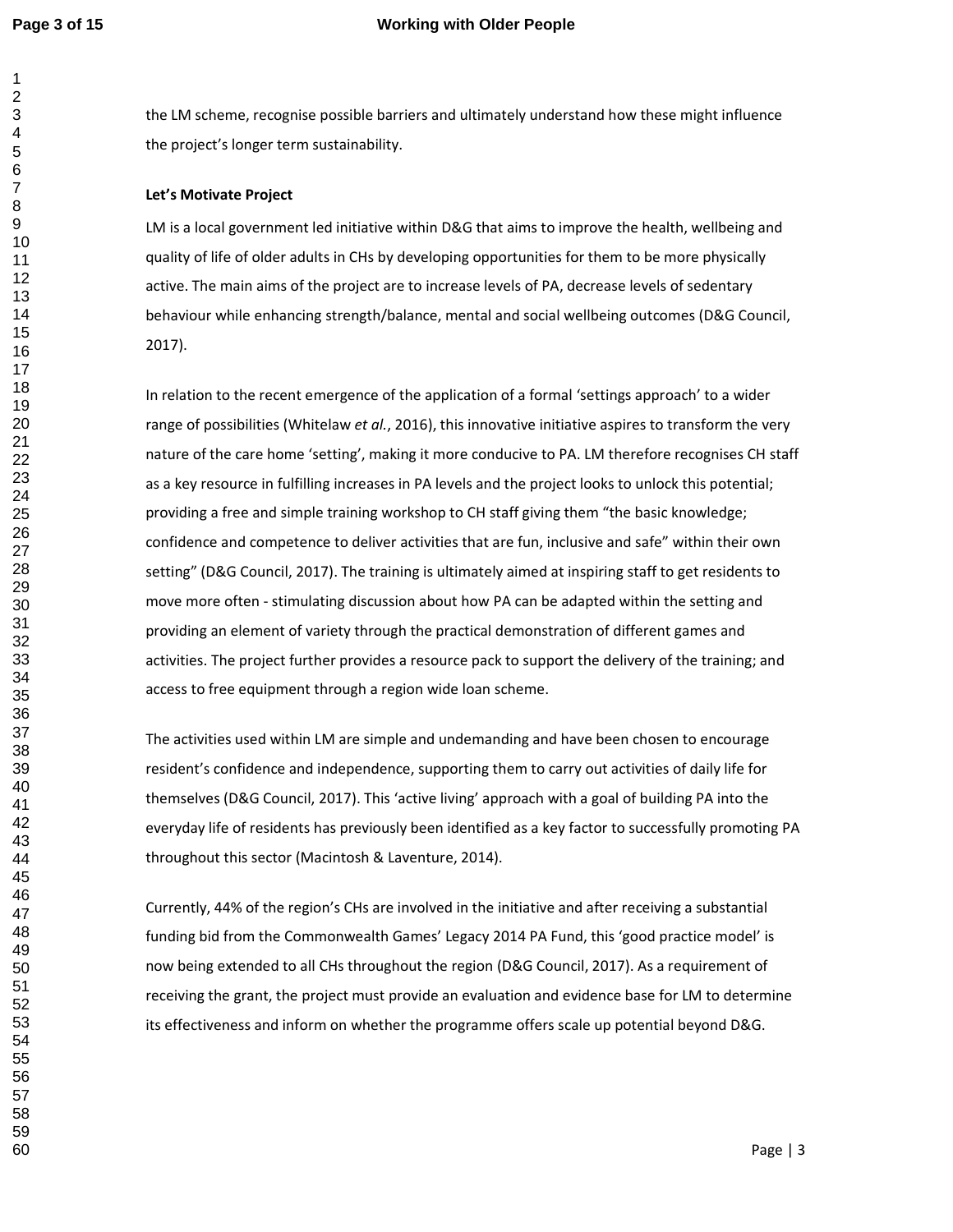#### **Literature Guidance – Implementation into the Care Home Setting**

In locating the project in a 'settings' context and being concerned with 'organisational change' and 'implementation', the empirical basis of the work was informed by a series of theoretical resources. These insights are set out below.

#### *Organisational Change*

In the broadest of terms, LM aims to inspire change within the organisational culture of CHs, which has been described as 'task orientated' (Benjamin *et al.*, 2011), 'dependency-producing' (Chen, 2010; Jansen *et al.*, 2014), with a focus on nurturing 'professional care' (Minkler, 1984). Changing the culture of an organisation is broadly considered to be a slow and complex process (Stone, 2003; Pendlebury *et al.*, 1998) which is realised through the 'everyday practice' of those within the setting (Killett *et al.*, 2016). Change initiatives are usually aimed at bringing about improvements. However, this can often mean bigger work-loads and increased responsibility for staff in order to achieve this (Dawson, 2003). Successful implementation of change initiatives is thus heavily dependent on staff's readiness and receptiveness to change (Benjamin *et al.,* 2009; Fringer *et al.*, 2014; Wu *et al.*, 2012).

#### *General Implementation*

More specifically, LM is concerned with achieving the implementation of a PA training initiative into a setting with an existing culture and practices. Implementation of interventions into 'healthy settings' is considered complex, with Whitelaw *et al.* (2006) suggesting the need for a "*nexus of conditions* for effective organizational implementation". This work found that there is a need for a number of supportive 'conditions' to be in place, to stimulate change and achieve successful implementation. Elements such as, providing support and developing competencies and leadership (amongst others) were found to be 'necessary' conditions for achieving implementation (Whitelaw *et al.*, 2006). Additional literature reviewed also points to a number of pre-conditions for successful implementation into the CH setting; for example, 'adequate human and financial resources' (Benjamin *et al.,* 2009) and a sense of importance of the topic by staff (Heaven *et al.*, 2010).

#### *The Specific Role of Training*

Within the broad context, high quality and relevant training for staff is one method considered to be an effective way of achieving such change and implementation (Pendlebury *et al.*, 1998; Lindeman *et al.*, 2003; Scottish Government, 2014). Training efforts are however often seen as ineffective if they

Page | 4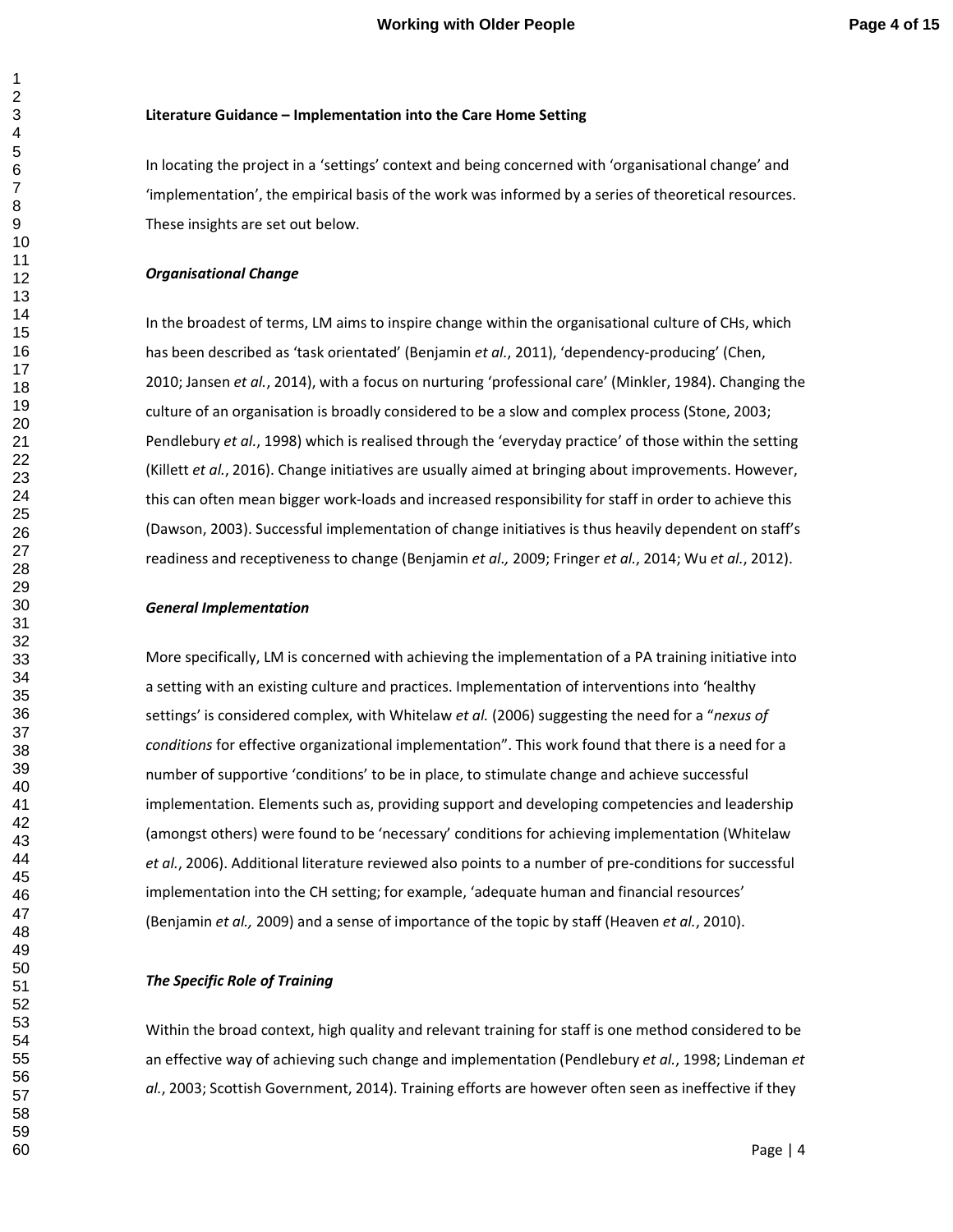## **Page 5 of 15 Working with Older People**

are not associated with a range of wider supportive 'capacity' conditions such as: a readiness to change; effective leadership and support from management; ability to practice learning, and adequate financing and resources (Nolan *et al.,* 2008). Ultimately, it is argued that whilst training *can* effectively influence change within this sector, it should not be seen in itself as wholly sufficient or a 'quick fix' (Lindeman *et al.*, 2003). Rather, it is recognised that it must cover elements relevant to CH staff and exist in a supportive context that allows changes to become embedded into the organisational culture (Nolan *et al.*, 2008). Training is thus seen as, "necessary to, but not sufficient…for, change" (Nolan *et al.*, 2008).

## *Specific Barriers and Facilitators*

Finally, some aspects of the literature focussing on implementation within the CH setting suggests the existence of a complex interplay of 'barriers' and 'facilitators' operating at multiple levels, particularly the restrictive nature of CHs where residents are said to be "very likely to encounter barriers to PA" (Chen, 2009). Chen (2009) claims that in order to achieve successful implementation of PA related interventions in this setting, more needs to be known about the barriers that exist and thus how they can be overcome. A series of potential barriers have been identified, including: staff shortages (Benjamin *et al.*, 2011; Fringer *et al.,* 2014; Wu *et al.*, 2012); the physical health and frailty of residents (Chen, 2010; Fringer *et al.*, 2014; McKenzie *et al.,* 2007); lack of space for activities (Benjamin *et al.*, 2011; Chen, 2010); and a focus on fulfilling 'personal care activities' (Benjamin *et al.*, 2011).

Improved understanding of such barriers is said to produce "interventions that better meet the needs of these older residents and thus improve efforts to foster increased participation in PA" (Chen, 2009). Therefore, many of these change barriers are considered 'modifiable' (Chen, 2009) with many solutions on how to practically overcome them (Kalinowski *et al.*, 2012). Thus this level of understanding usefully informs the implementation and sustainability of LM.

#### **Methodology**

This section describes the various elements that made up the study's methodological approach. Ethical approval was gained from the University of Glasgow, School of Interdisciplinary Studies Ethics Forum. Throughout this process, a number of ethical considerations were taken into account in order to encourage 'good practice' (Denscombe, 2007) and to ensure the rights and safety of everyone involved (Hucker, 2001).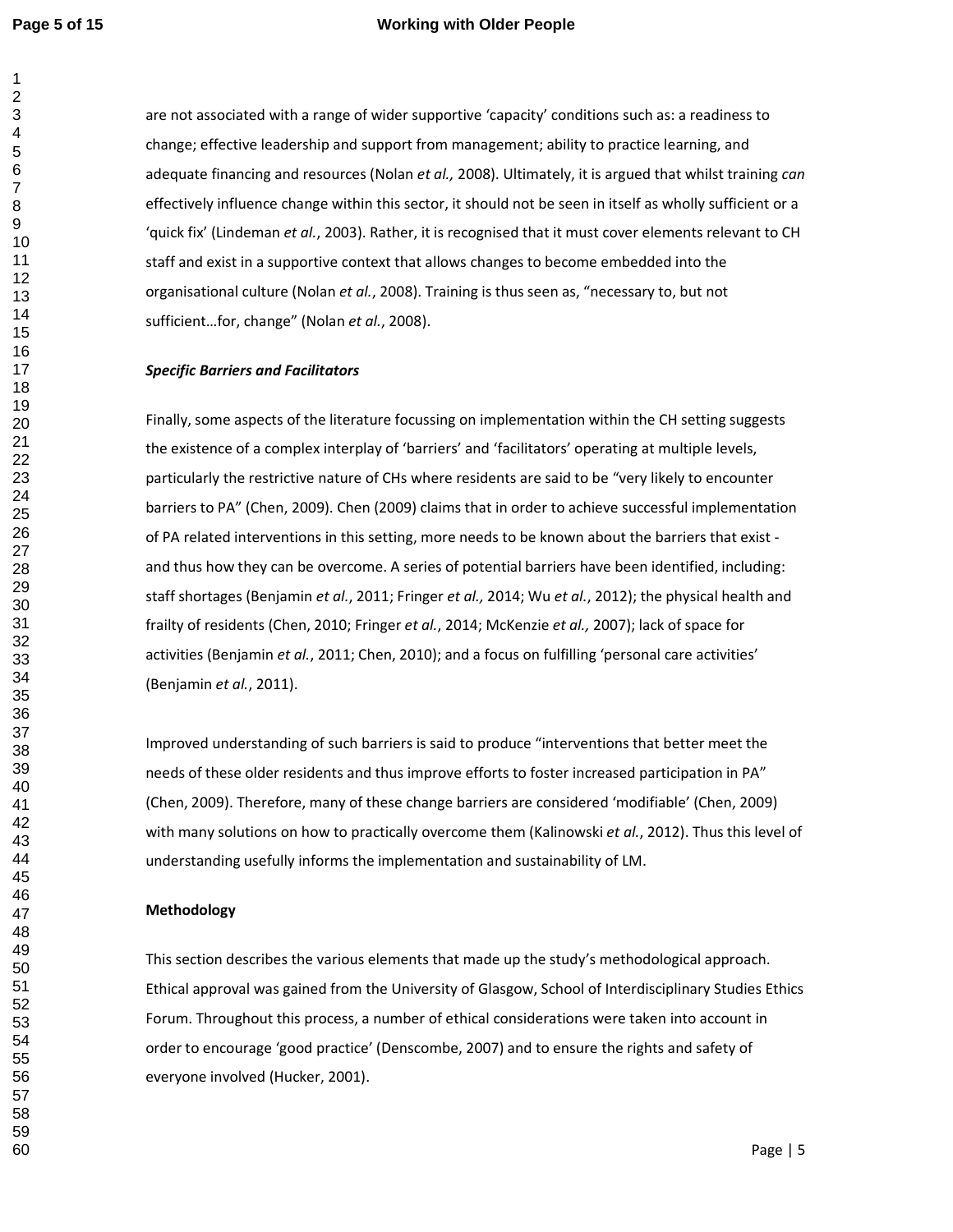A case study design was adopted within two purposively sampled (Flick, 2009) private CHs within D&G, who had recently began implementing LM. The study sought to capture 'naturalistic' insights into informant's engagement with LM and therefore qualitative data was sought (Hucker, 2001). Such data was collected using one-to-one semi-structured interviews - lasting up to 30 minutes with eight key staff (two males and six female). Informants were purposively sampled in relation to the key role that they had played in implementing the initiative (Denscombe, 2014). The sample included: three key staff from each CH (five support workers and one senior support worker), the regional manager of the two homes and the LM training instructor.

The interviews were conducted using a standardised interview schedule based on the theoretical themes outlined above. This technique ensured that intended topics were covered – allowing for similar themes to flow throughout – yet, also allowed participants to speak openly and elaborate on their own views and opinions (Silverman, 2013). The interviews were carried out on-site at the CHs for the convenience of participants. Responses were audio-recorded in order to gain precise data (Robson, 2007) and to limit any disturbance to the interview (Denscombe, 2014).

All eight recordings were fully transcribed. To ensure the accuracy of transcripts, recordings were listened to and reviewed numerous times (Silverman, 2013). A form of thematic analysis was employed, focussing on studying the 'raw data' and determining any key themes which emerged (Mathew & Ross, 2010). During the analysis, sections of the data were sorted into categories by use of coding (Bowling, 2002). Potential categories were colour coded and notes were made in the margins of the raw data. Transcripts were frequently reread and subject to "an ongoing process of critical reflection" (Gibson & Singleton, 2012), to extract meaning, identify any connections between the evolving ideas and ensure that nothing had been overlooked.

#### **Findings**

The results are divided into two main themes of promoting and impeding factors for the implementation of LM into daily practice. Direct quotes from participants are used throughout to illustrate their views and experiences. For the purposes of anonymity, participants are not named but instead identified as "participant", which has been abbreviated to "P", followed by a number from 1 to 8. Similarly, CHs are coded as CH1 and CH2.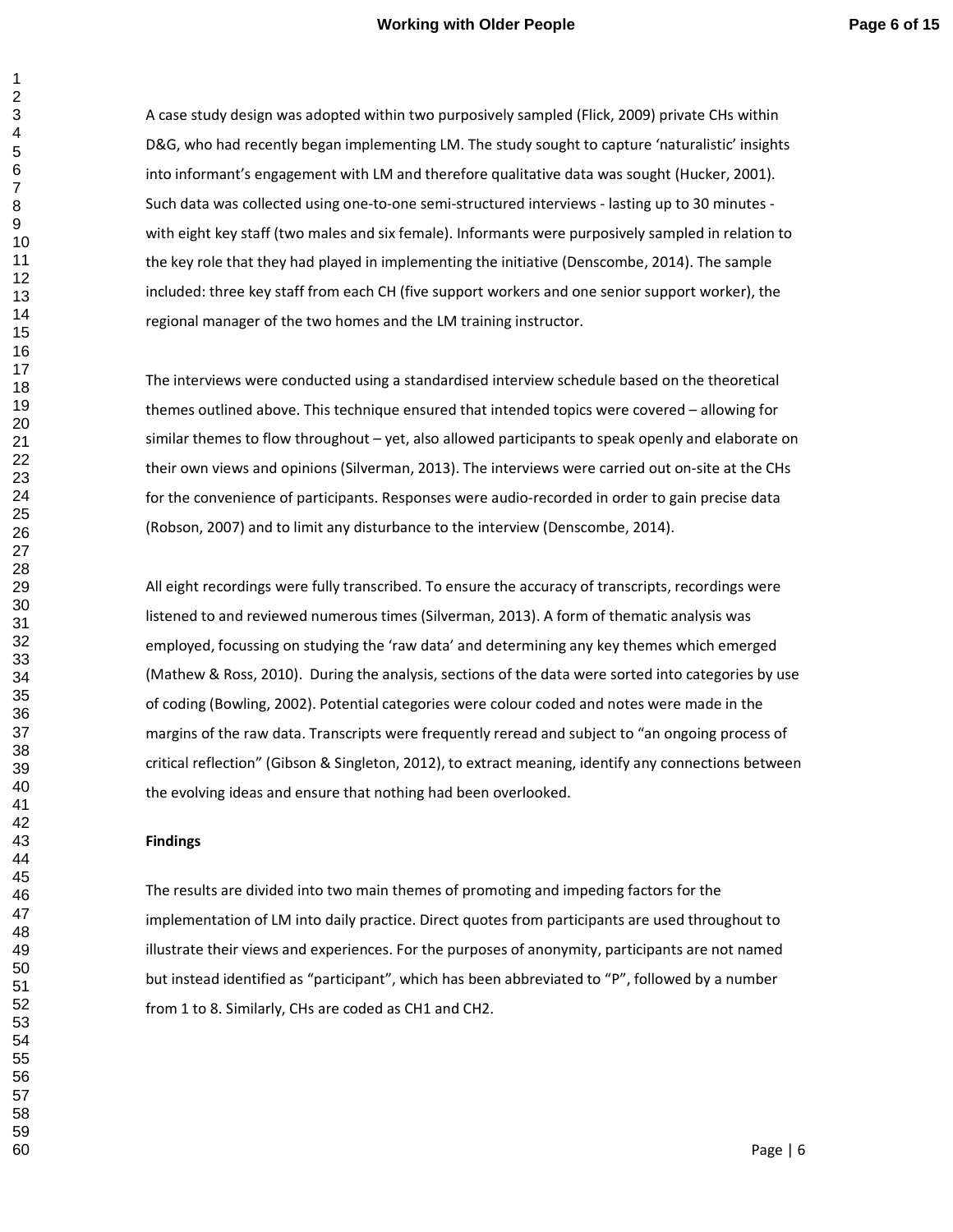## **Page 7 of 15 Working with Older People**

#### *Promoting Factors*

Analysis of the interviews revealed a variety of factors which could stand to support the implementation of LM. One of the key factors reported, was a training session. All of the respondents were seen to share very positive views on the worth of the training, for example:

"It's been the best activity project that I have seen happen in a CH" (P6).

Informants alluded to a number of reasons which could explain why they found the training so valuable. Most highlighted the use of practical demonstrations, with the different resources available, as particularly effective. Additionally, some informants expressed the simplicity of the training as a specific advantage. Other comments, included the way it provided them with a clear understanding behind "why they are doing it"; rather than*,* "just doing it simply because it's their job" (P7).

One respondent brought to light a sense of apprehension, prior to the training, about its contents:

"I was very wary when we went to do it and I thought, well, what is it all about?" (P3).

However, this respondent went on to explain how this initial hesitation quickly changed as the training was completely different to anything that they had experienced previously. Another informant also felt that the training, "really opens your eyes" (P6). These comments could suggest that the training had the potential to change staff's perceptions regarding PA, which could in turn possibly influence change within their practice. This notion of the potential impact of the training is supported by the following comment:

"Staff have come back into the workplace really motivated to effect change" (P4).

Furthermore, the majority of respondents also felt that all staff within the CH would benefit from going on the training. Some respondents described how they had been trying to explain to other staff the points they learned on the training and the importance of PA for residents. However, many felt that they had been unable to get through to them. Informants suggested that if staff went on the training then they would be able to "see the facts for themselves" (P6). They felt that this would be helpful in terms of getting staff more on board with the project and its aims. In summary, the views shared by informants suggest that the training session is a particularly critical factor in the successful implementation of the project.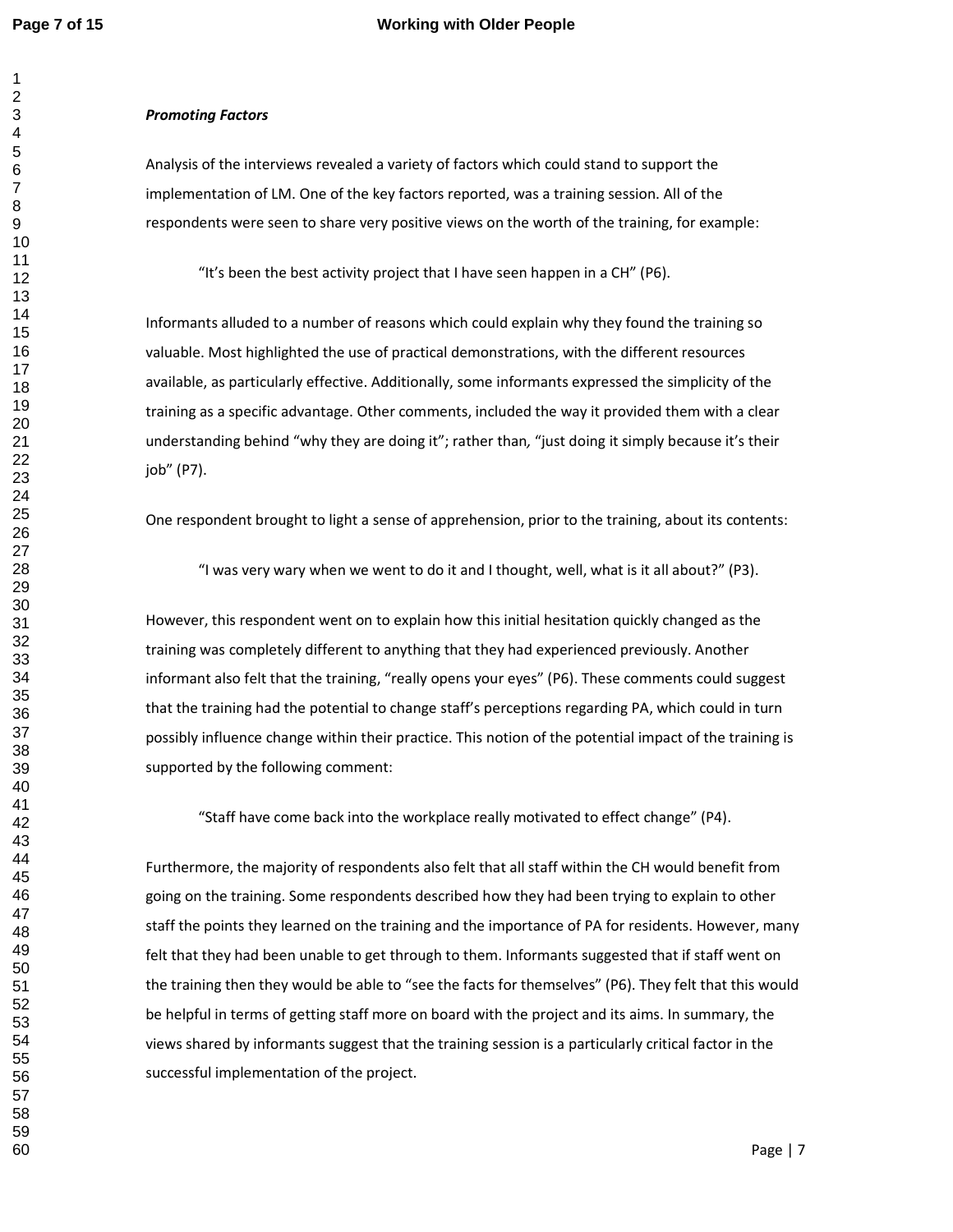Another factor frequently reported to support implementation was having appropriate environments for PA, particularly adequate space to conduct activities. Informants listed a range of different rooms which can be used for activities:

"We've got little quiet areas and we've got a big area at the front as well" (P2).

One participant also explained that since engaging with LM they have, "made plenty of space in the other units" (P6) for activities to take place. It was clear from the data that space for activities was regarded as an important contributing factor to the successful implementation of LM*.* 

The majority of informants also recognised having access to equipment as a promoting factor. Respondents highlighted the importance of having a variety of different pieces of equipment and explained how this supports them to better deliver activity sessions. Most informants agreed that they already had sufficient equipment within their CH. However, they also felt that it would be beneficial to have more equipment to increase variation within activities.

Staff's own desire to implement the project and their efforts to encourage and motivate residents to participate also seemed to significantly support LM. Respondents appeared to be very motivated to making sure that LM was implemented successfully, as the following comments illustrate:

"Everybody tries to rally round" (P1).

"I'll do everything I can to make sure it's working" (P6).

"We need to make sure it's implemented as much as possible" (P5).

It was highlighted that residents are not always willing to participate in activities. However, informants noted that "with a wee bit of prompting" (P1), residents are more likely to take part. Informants discussed their personal efforts to encourage residents' participation and suggested that this active encouragement is a key way of getting more people involved with the project.

The literature strongly suggests that an effective way of promoting PA is to build it into daily practices - an idea which was strongly emphasised within the LM training session. Within interviews, this also arose as a particularly effective way of enhancing the sustainability of LM. P4 felt that building physical movement into a resident's normal day and encouraging them to aide in their own self-care activities, made PA more 'achievable'. Discussions with respondents, revealed promising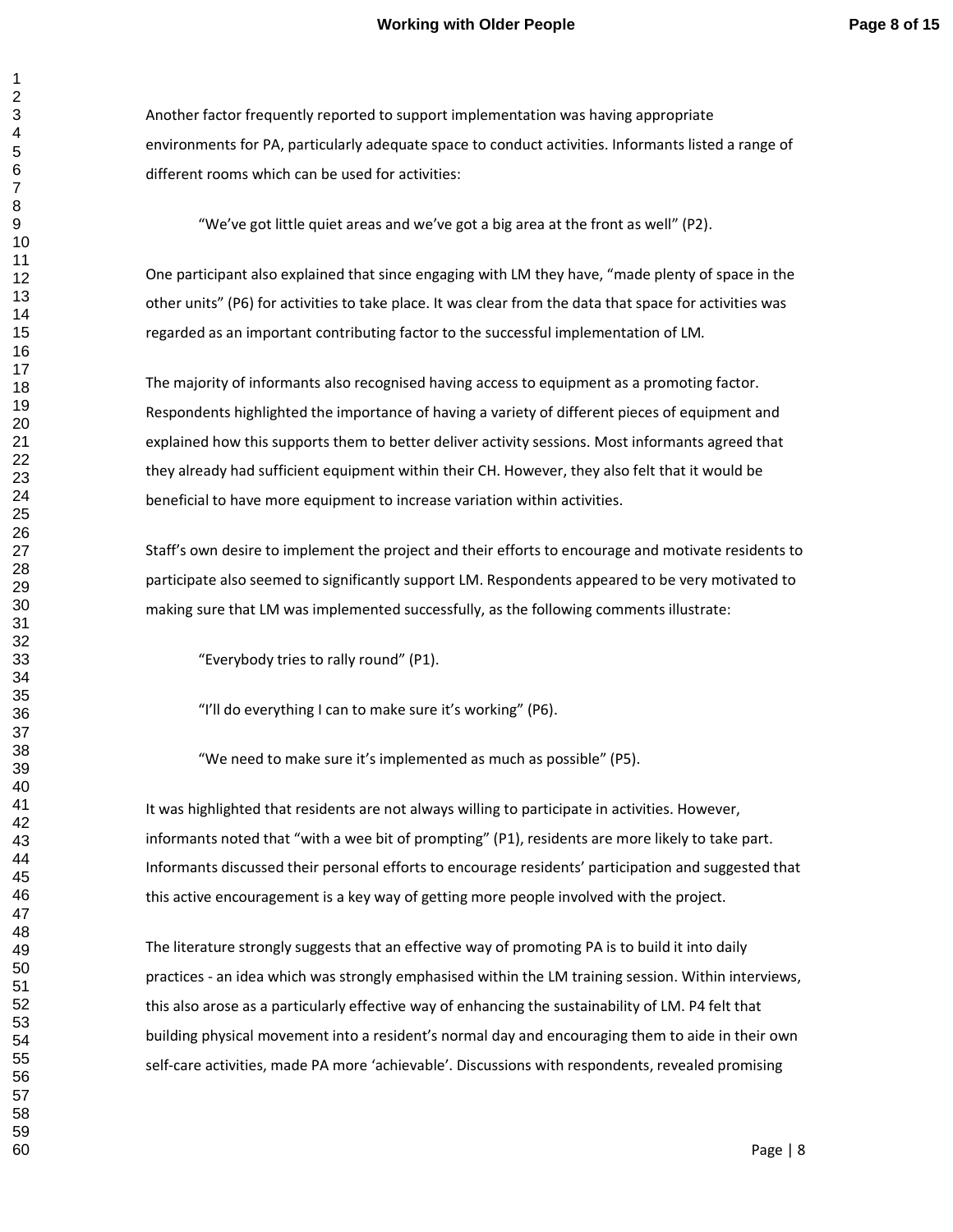### **Page 9 of 15 Working with Older People**

evidence that, as a result of their learning from the training session, they had begun to try and do this:

"…encouraging them to do self-help skills themselves." (P2).

"…doing things for themselves, even if it's just cleaning their teeth" (P7).

"I get her to actually lift her own arm and wash under her own oxter" (P3).

#### *Impeding factors*

As this study looked to gain an insight into what factors might define the successful implementation of LM, it is appropriate to explore some of the potential barriers which might exist. The narratives of informants suggest that, there are currently a number of factors which could potentially impede the implementation of LM. However, one participant highlighted the importance of seeing them:

"...as barriers and not reasons not to do it […] a barrier can be knocked down or you can go round it." (P4).

One factor repeatedly cited to impede implementation was the residents themselves. Some informants found residents' physical health an impediment to participation in PA, as some struggle with mobility and require, "full assistance on everything" (P5). Residents' physical condition was seen to limit both their willingness and ability to participate in activity sessions. Besides residents' physical health, some informants also highlighted their reduced cognitive status as an impeding factor. Informants discussed the fact that a number of residents suffer from dementia; and how "it can be a bit more challenging" (P6) to get these residents involved in activities. Additionally, a lack of willingness to participate was mentioned as another impeding factor. Several possible reasons were identified, as to why residents didn't want to participate. For example, one participant stated that:

"You will get some residents who will be quite lazy and expect you to do a lot more for them" (P2).

Other informants suggested that some residents do not like being told what to do. Whereas, some felt that residents were just a bit 'scared' and 'unsure' of the whole thing.

Resistance from staff was also found to potentially impede implementation. It was suggested that staff who "have not done the training" (P4) could act as a barrier. Whilst it was noted that some staff within the home have accepted the LM project, some respondents explained that other staff, "aren't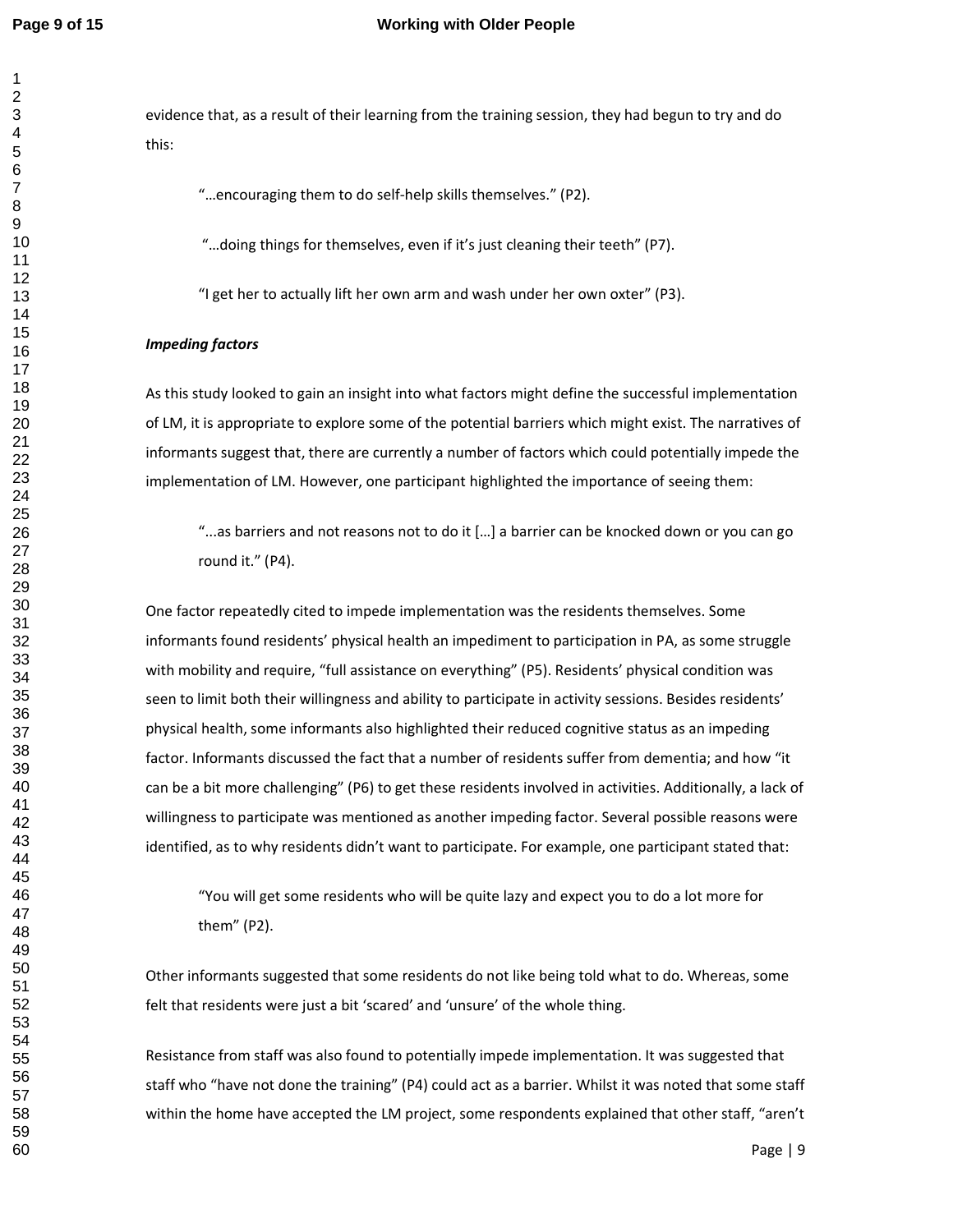keen on doing some of the stuff" (P8) and more significantly, "do not want to do it" (P6). One respondent suggested that a possible reason for this may be that they find it all a bit overwhelming to begin with. Others felt that some staff thought it was simply "pointless" (P5). One reason to explain this resistance could again be a lack of understanding of the project; as informants believed that if staff attended the training session then they would be "more on board" (P6) with the project and there would be less resistance.

Lack of staff was also identified as an impeding factor. Respondents discussed this generally in terms of staff shortages and more specifically in relation to not having enough staff trained on LM*.* This issue was present across both CHs. Respondents felt that this issue stood to adversely affect the ability to deliver activity sessions on a regular basis:

"But sometimes we're short staffed and you just cannot get the people in" (P3).

One informant highlighted the fact that CHs generally operate at a "lower staff to person supported ratio" (P4). This particular informant expressed interesting ideas on how this could adversely affect PA. In relation to this, P4 commented:

"And the danger with that I think people become task orientated, so there's very much a focus potentially on people being cared for and staff not having the capacity to look at that and see it as a priority…" (P4).

This respondent felt that having a low staff ratio meant that staff's time was strained and limited. As a result, the completion of care tasks often took priority and interfered with opportunities for PA. It was felt that this issue of being task orientated is "innate within the residential care setting" (P4) and something that they are constantly "battling against".

#### **Discussion**

The present study aimed to investigate staff's experiences with the implementation of LM within two private CHs in D&G and to identify the factors which might contribute to its successful implementation and further sustainability.

The findings provide some insight into a number of factors which may help define the successful implementation of LM. Throughout the interviews it became clear that the LM training session had been a particularly critical factor to its success. Training for staff had previously been identified as a significant and effective element of achieving change (Pendlebury *et al.*, 1998) and improving quality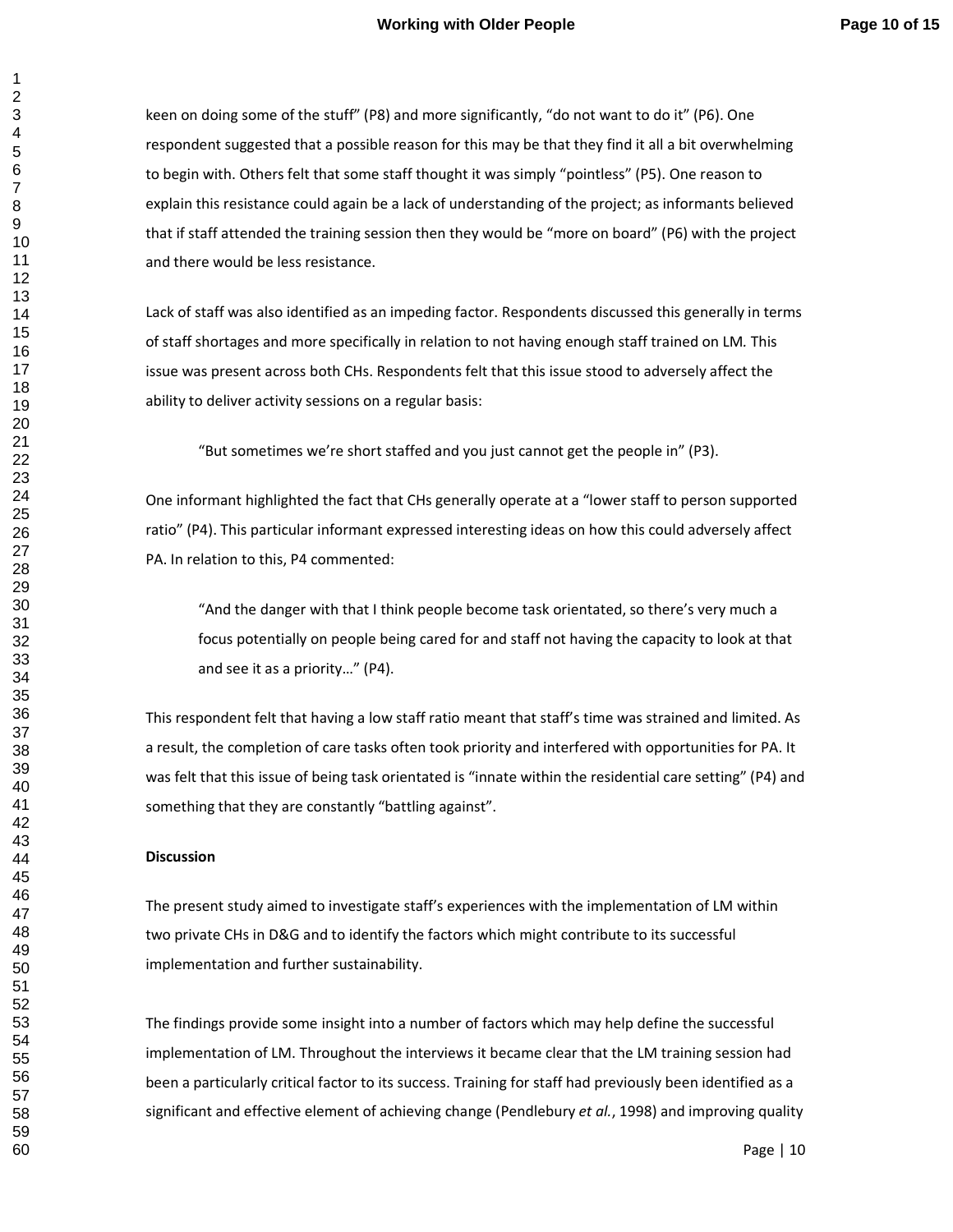## **Page 11 of 15 Working with Older People**

within CHs (Lindeman *et al.*, 2003). Internal D&G monitoring data had also suggested that vast majority of participants strongly agreed that the session were variously, informative and valuable, increased knowledge and that they would recommend Let's Motivate training to others. Informants agreed unanimously on its worth and shared positive views on its content and delivery. It was also felt that the training had the ability to actually change staffs' perceptions on the importance of PA and subsequently influence their practice.

However, the literature suggests that even successful training efforts can be ineffective if not met with a range of supportive conditions (Nolan *et al.,* 2008). This idea of the need for, what Whitelaw *et al.* (2006) call a "*nexus of conditions*" was prominent within the literature (Benjamin *et al.,* 2009; Heaven *et al.*, 2010). Within the current study, a number of other 'conditions' or factors which stood to support the implementation of LM were thus identified. These included: adequate space for activities; access to equipment; staffs own will to implement the project and their efforts to encourage and motivate residents to participate; and building in PA throughout the day.

In addition to these supportive factors, a number of impeding factors were identified. Resident's physical and cognitive condition was seen to limit both their willingness and ability to participate in activity sessions. This finding is consistent with other reports (Chen, 2010; Fringer *et al.*, 2014; McKenzie *et al.,* 2007). Due to the nature of CHs as providing support to older adults who can no longer support themselves due to their care needs (CQC, 2016), it seems almost inevitable that residents' physical and cognitive health will be a potential barrier within this setting.

Issues around staffing are also well recognised within the CH sector (Nolan *et al.,* 2008). Prior studies indicate that staff shortages within CHs can adversely affect resident's participation in PA (Benjamin *et al.*, 2009; Fringer *et al.,* 2014; Wu *et al.*, 2012). Lack of staff was also identified as an impeding factor within the current study. This low 'staff-to-resident' ratio was found to further impede implementation as the constraints on staff time led to a focus on the completion of care tasks. Such findings seem to be typical within the CH setting, with previous studies identifying the same issue (Benjamin *et al.*, 2011). Staff within the current study, however, showed promising signs of trying to counter this by encouraging residents to partake in their own care tasks and thus incorporating PA throughout their day.

Finally, resistance from staff was identified as a potential impeding factor. It was, however felt that staff attending the training session could effectively act to counter this. Informants suggested that if staff attended the training then they would be able to see for themselves the benefits of PA; resulting in less resistance from staff and creating a more supportive environment for implementing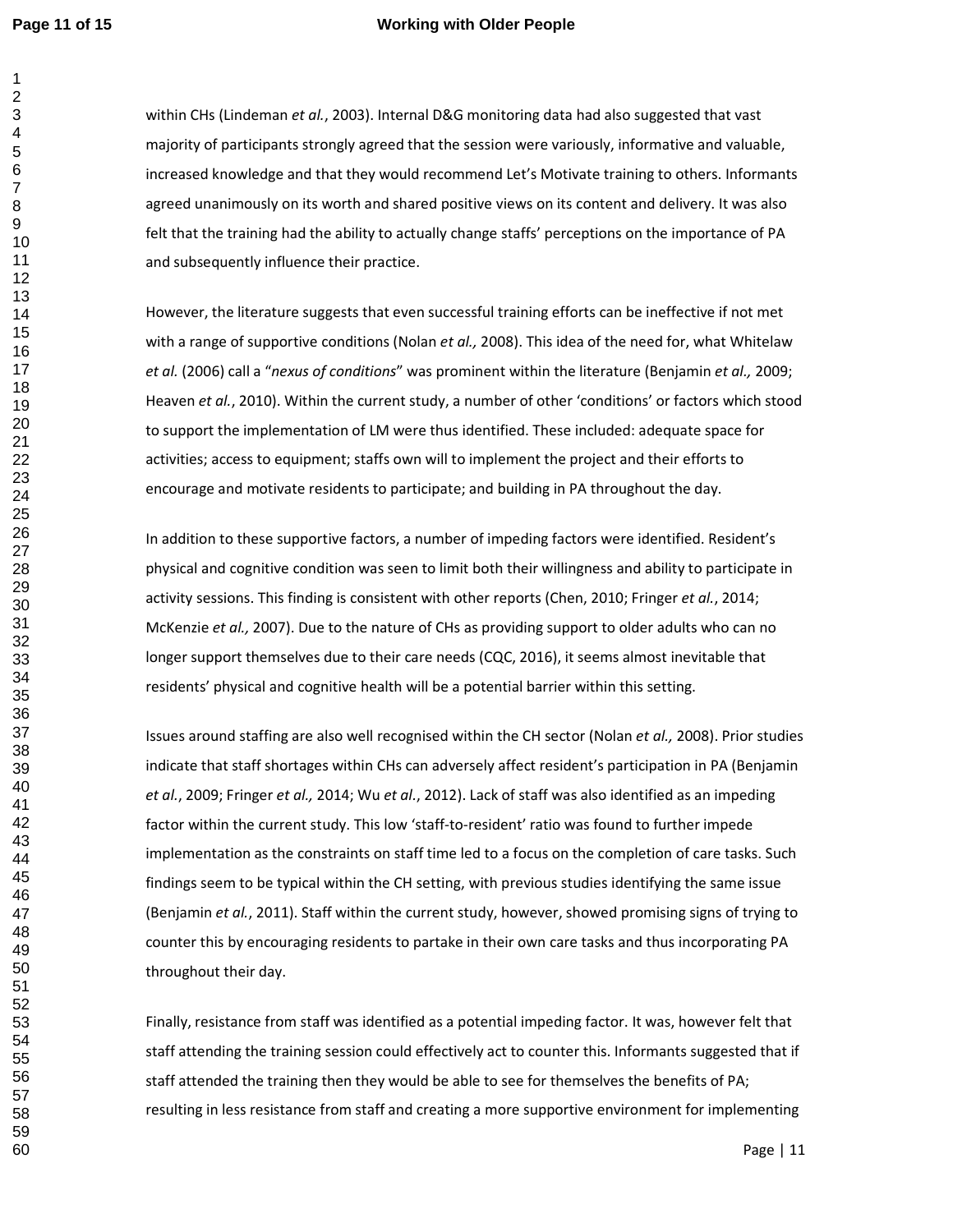## **Working with Older People Page 12 of 15**

LM. Overall, it could be proposed that the LM training is a potentially critical factor in influencing change within these CHs and ensuring the projects successful implementation. However, it is also asserted that this success is further dependent on a range of other supportive factors. These findings are in line with earlier insights from Nolan *et al.* (2008) that training is, "necessary to, but not sufficient…for, change". It is suggested from this research that there is a complex interplay of factors which potentially contribute to the successful implementation of LM (Generations Working Together, 2017).

#### **Conclusion**

The study explored staff's experiences with the early implementation of the LM project, within two private CHs in D&G. Findings show that the successful implementation of the project and its further sustainability can be promoted by a range of different factors, with the training session being highlighted as critical. It also highlighted various factors which could potentially impede implementation. However, it was asserted that such barriers can be worked around or overcome. This insight into the multi-level factors which stand to influence implementation, provide an improved understanding into the project which could be used to usefully inform the implementation and sustainability of the project in the future. As this research took on a case study design, these findings are not necessarily generalizable to other settings. However, the findings have worth in their own right, providing an insight into the factors that might define successful implementation within these specific CHs and suggest that we can see CHs as one of an emerging set of 'everyday' settings (Torp *et al*. 2014). Overall, this paper has provided interesting insights into a new and innovative PA initiative which is working to improve the lives of CH residents in D&G.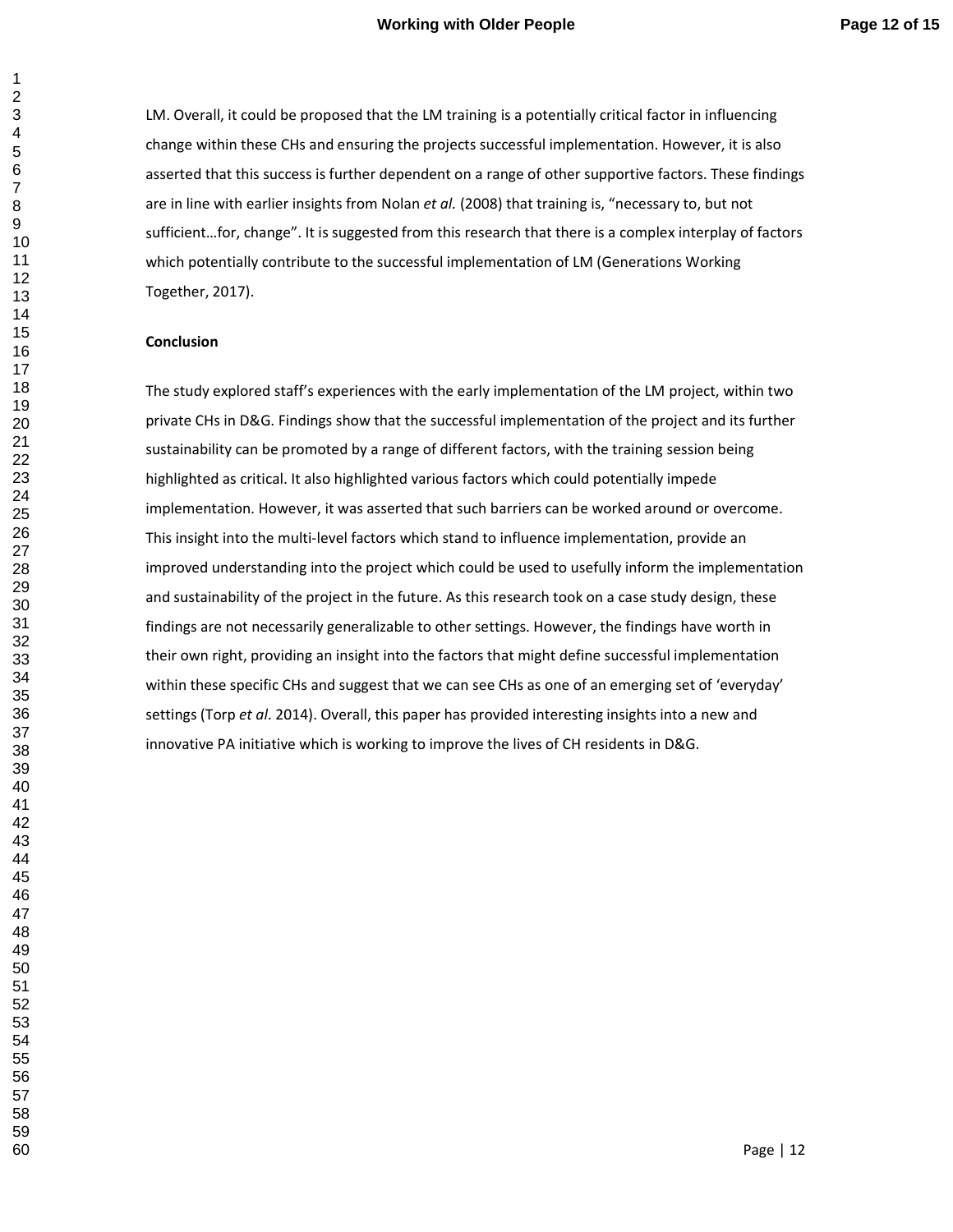## **References**

Barber SE., Forster, A., & Birch, KM. (2015), "Levels and patterns of daily physical activity and sedentary behaviour measured objectively in older care home residents in the United Kingdom", Journal *of Aging and Physical Activity,* Vol.23 No.1, pp.133-43.

Benjamin, K., Edwards, N., & Caswell, W. (2009), "Factors influencing the physical activity of older adults in long-term care: administrators' perspectives", *Journal of Aging and Physical Activity*, Vol. 17 No 2, pp.181-195.

Benjamin, K., Edwards, N., Guitard, P., Murray, M. A., Caswell, W. & Perrier, M. J. (2011), "Factors that influence physical activity in long-term care: perspectives of residents, staff, and significant others", *Canadian Journal of Aging*, Vol. 30 No. 2, pp.247-258.

BHF National Centre for PA and Health (2014), "*Current Levels of Physical Activity in Older Adults: Fact Sheet.* [pdf] British Heart Foundation National Centre (BHFNC) for Physical Activity and Health", Loughborough University. Available at: <http://www.bhfactive.org.uk/older-adults-resources-andpublications-item/18/337/index.html> (last accessed June  $19<sup>th</sup>$  2017).

Bowling, A. (2002), *Research Methods in Health*. 2<sup>nd</sup> Edition. Berkshire: Open University Press.

Care Inspectorate (2014) *Care…about physical activity: Promoting physical activity in care homes in Scotland – a good practice resource pack*. Dundee: Care Inspectorate.

Care Quality Commission (2016), *Care Homes.* [online] Available at: <http://www.cqc.org.uk/content/care-homes> (last accessed June 19<sup>th</sup> 2017).

Chen, Y-M. (2009), "Perceived barriers to physical activity among older adults residing in long-term care institutions", *Journal of Clinical Nursing*, Vol. 19 No. 3-4, pp.432-439.

Dawson, P. (2003), *Understanding Organizational Change*. London: SAGE.

Department of Health, Physical Activity, Health Improvement and Prevention (DH) (2011), "*Start Active, Stay Active a Report on Physical Activity for Health from the Four Home Countries' Chief Medical Officers"*. London: Department of Health.

Denscombe, M. (2007), *The Good Research Guide for Small-scale Social Research Projects.* Berkshire: Open University Press**.** 

Denscombe, M. (2014), *The Good Research Guide: For Small-scale Social Research Projects*. 5th Edition. England: Open University Press.

Dooris, M. (2009), "Holistic and sustainable health improvement: the contribution of the settingsbased approach to health promotion" *Perspectives in Public Health*, Vol.129 No. 1, pp.29-36.

Flick, U. (2009), *An Introduction to Qualitative Research*. 4<sup>th</sup> Edition. London: Sage.

Fringer, A., Huth, M., & Hantikainen, V. (2014), "Nurses' experiences with the implementation of the kinaesthetics movement competence training into elderly nursing care: a qualitative focus group study", *Scandinavian Journal of Caring Sciences,* Vol. 28, No. 4, pp.757-766.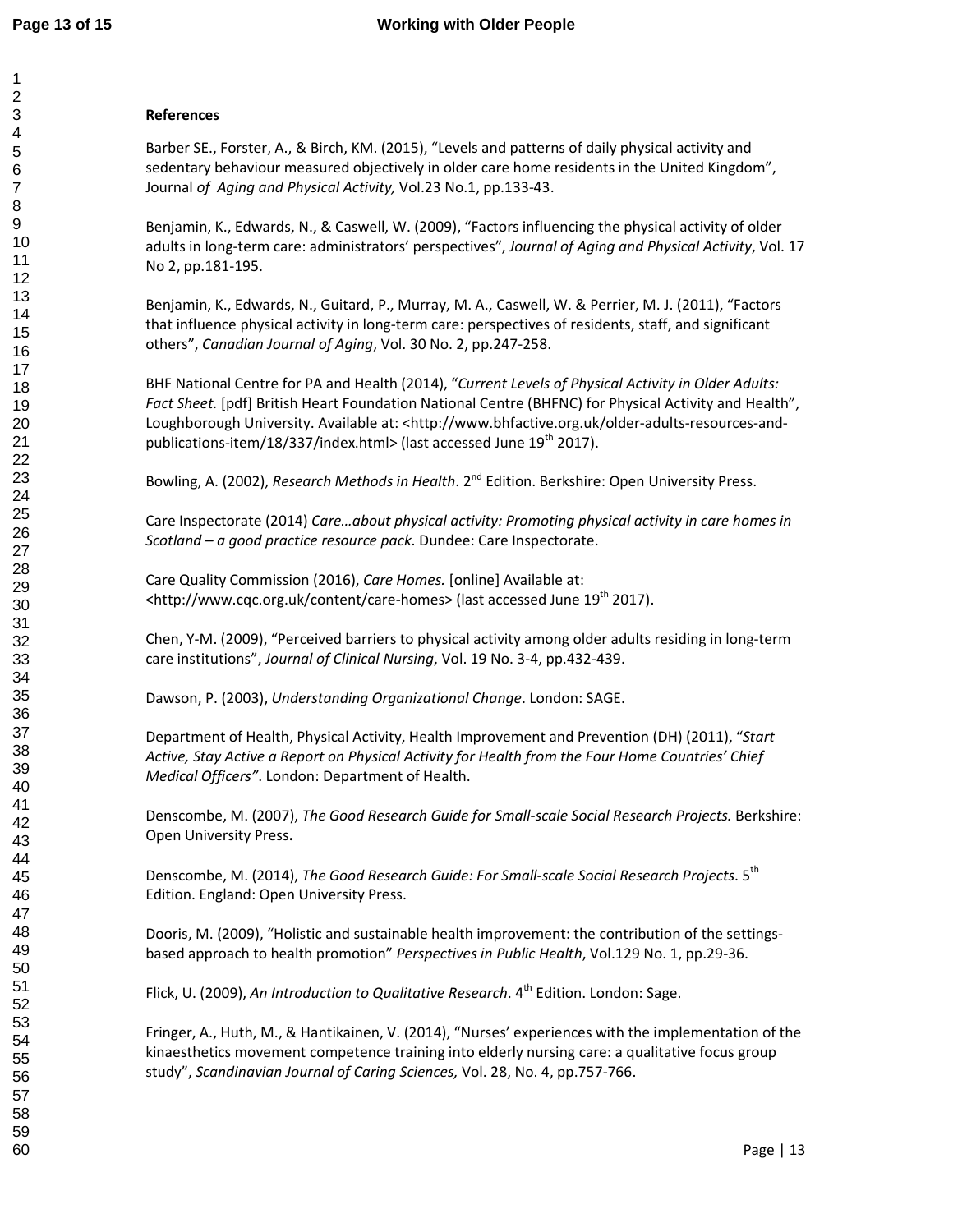Generations Working Together (2017), Care about physical activity (CAPA) improvement programme http://generationsworkingtogether.org/news/care-about-physical-activity-capa-improvementprogramme-21-04-2017 accessed 30-6-2017.

Gibson, H. J., & Singleton, J. F. (2012), *Leisure and Aging: Theory and Practice.* United States: Human Kinetics.

Harris, N., Grootjans, J., & Wenham, K. (2008), "Ecological aging: the settings approach in aged living and care accommodation", *EcoHealth,* Vol. 5, pp.196-204.

Heaven, B., Bamford, C., May, C., & Moynihan, P. (2010), "Adapting menus in care homes to meet the foods standards agency guidelines: a qualitative study of barriers and facilitators to change", *Proceedings of the Nutrition Society*, Vol. 69. DOI: https://doi.org/10.1017/S002966511000354X

Hucker, K. (2001), *Research Methods in Health, Care and Early Years*. Oxford: Heinemann Education.

Jansen, C., Claben, K., Hauer, K., Diegelmann, M., & Wahl, H. (2014), "Assessing the effects of a physical activity intervention in a nursing home ecology: a natural lab approach", *BMC Geriatrics*, Vol. 14 No. 117, pp.1-12.

Kalinowski, S., Wulff, I., Kolzsch, M., Kopke, K., Kreutz, R., & Drager, D. (2012), "Physical activity in nursing homes – barriers and facilitators: a cross-sectional study", *Journal of Aging and Physical Activity*, Vo. 20, No. 4, pp.421-441.

Killett, A., Burns, D., Kelly, F., Brooker, D., Bowes, A., La Fontaine, J., Latham, I., Wilson, M., & O'Neill, M. (2016), "Digging deep: how organisational culture affects care homes", *Ageing and Society*, Vol. 36 No. 1, pp.160-188.

Lindeman, M. A., Black, K., Smith, R., Gough, J., Bryce, A., Gilsenan, B., Hill, K., & Stewart, A. (2003), "Changing practice in residential aged care using participatory methods", *Education for Health*, Vol. 16, No. 1, pp.22-31.

Macintosh, E. R., & Laventure, B. (2014), "Care… about Physical Activity" in care homes in Scotland. *Working with Older People*, Vol. 18 No. 3, pp.120-127.

Matthews, B. & Ross, L. (2010), "*Research Methods: A practical guide for the social sciences".* Essex: Pearson Education Limited**.** 

McKenzie, R., Naccarella, L., & Thompson, C. (2007), "Innovation in aged care, Well for Life: evaluation and policy impacts of a health promotion initiative for frail older people in aged care settings", *Australian Journal on Ageing*, Vol. 26 No. 3, pp.135-140.

Minkler, M. (1984), "Health Promotion in Long-term Care: A Contradiction in Terms?" *Health Education Quarterly*, Vol. 1 No 11, pp.77-89.

Nilsen, P. (2015), "Making sense of implementation theories, models and frameworks". *Implementation Science,* Vol. 10 No. 53, pp.1-13.

Nolan, M., Davies, S., Brown, J., Wilkinson, A., Warnes, T., McKee, K., Flannery, J., & Stasi, K. (2008), "The role of education and training in achieving change in care homes: a literature review", *Journal of Research in Nursing*, Vo. 13 No. 5, pp.411-433.